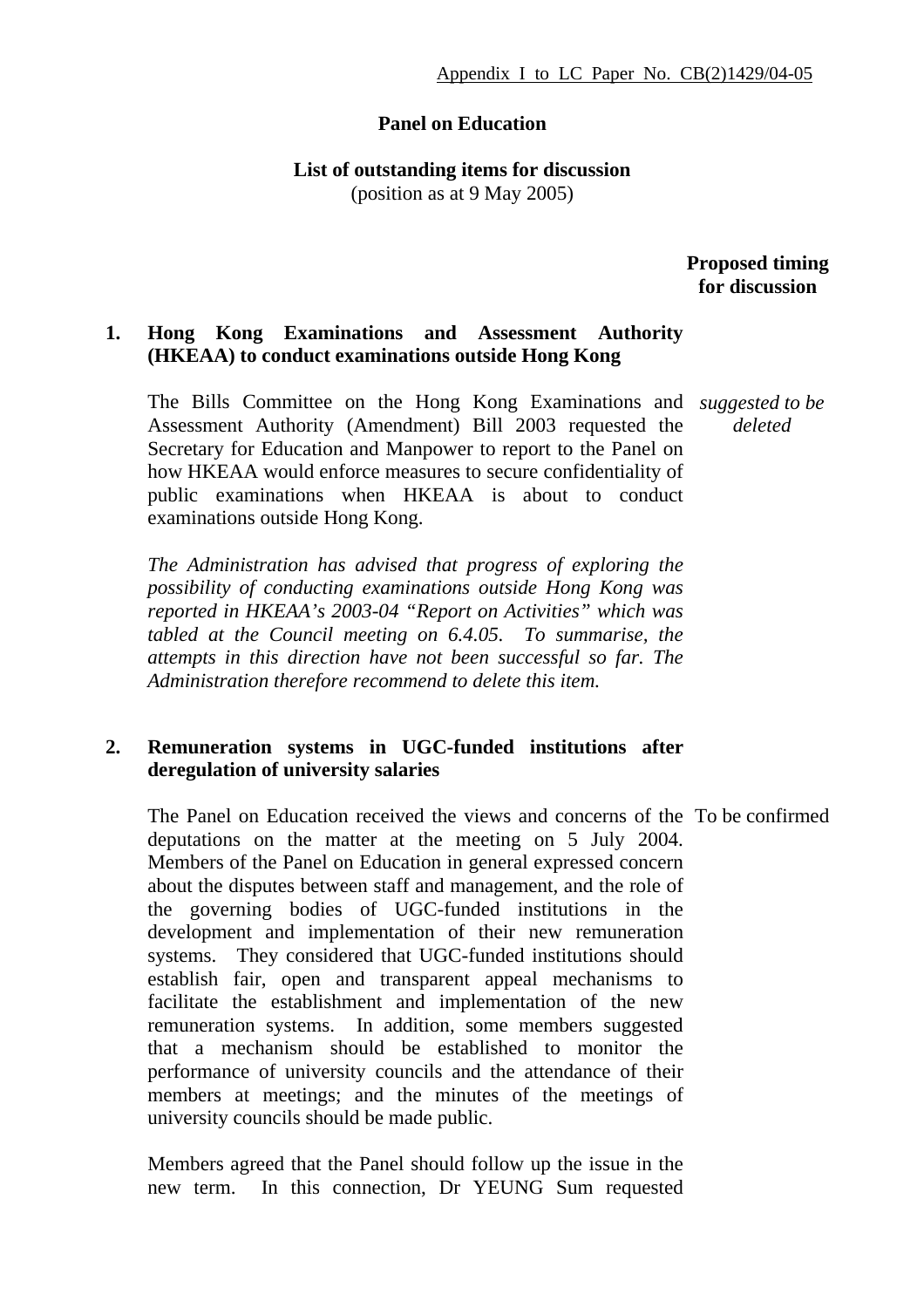representatives of university administration to relay the views and concerns of deputations to university councils; and suggested that the universities, UGC and EMB should follow up the following issues raised by the deputations –

- (a) the offer of contract terms to new recruits which would affect the universities' ability to attract good academic staff;
- (b) larger percentages of salary reductions for staff in the lower echelon than those for staff in the top echelon;
- (c) availability of appeal and grievance mechanisms for staff who felt aggrieved by the implementation of the new remuneration system to lodge complaints;
- (d) adoption of reasonable and uniform salary scales for similar grades in UGC-funded institutions; and
- (e) complaints against universities' compelling serving academic staff on substantiated terms to accept the conversion of their terms of employment to contract terms.

### **3. The new Student Travel Subsidy Scheme**

In discussing the proposed merger of Student Travel Subsidy To be confirmed Scheme and Cross-net Subsidy Scheme at the meeting on 8 November 2004, some members considered it necessary to review the eligibility criteria for a full rate and a half rate grant under the merged scheme (the new Student Travel Subsidy Scheme) for applicants from families with different incomes and number of members. The Administration undertook to revert to the Panel at a future meeting.

### **4. Implementation of Small Class Teaching**

At its meeting on 8 November 2004, the Panel received views *13 June 2005* from 27 deputations/individuals which/who had expressed support for the implementation of small class teaching in school education. Members urged the Administration to consider the views of deputations on implementation of small class teaching.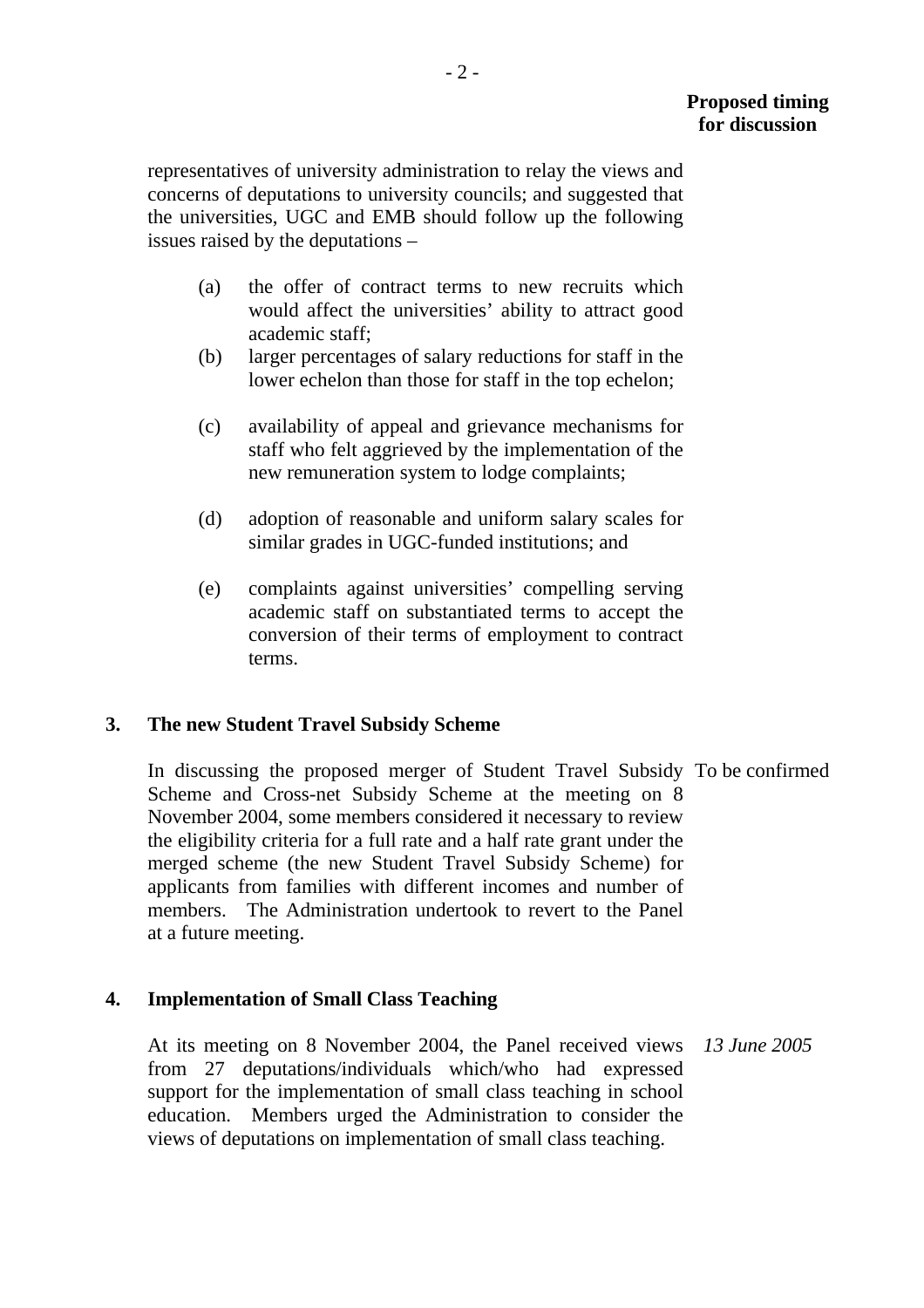At the meeting on 13 December 2004, members agreed to discuss the implementation and evaluation of the pilot study on effective strategies of class and group teaching in the 37 primary schools and the effectiveness of professional development programmes for teachers to teach in small classes at a future meeting.

On 24 March 2005, the Administration suggested to discuss the item in June 2005 when Professor Galton, the adviser cum consultant engaged for the pilot study, would be in town. *Representatives of the Steering Committee established to advise on the pilot study throughout its duration would be invited to the meeting.* 

## **5. School Development and Accountability**

The Panel discussed the progress of implementation of the school To be confirmed development and accountability framework at its meeting on 13 December 2004, with emphasis on the implementation of school self-evaluation and the external school review processes. Members agreed to revisit the issue and meet deputations at a future meeting. A proposed school list will be prepared by the Quality Assurance Division in due course.

## **6. Government funding to support the development work of the new academic structure of senior secondary education and higher education**

Item proposed by the Administration. intends to seek views from the Panel on setting aside funding deems necessary to meet the development costs, *including creation of necessary directorate posts, for the new academic structure of senior secondary and higher education.*  The Administration To be confirmed

# **7. Training of kindergarten teachers**

Item proposed by Ms Emily LAU. Ms LAU is concerned about To be confirmedthe quality of early childhood education. She would like to discuss policies on the requirements and professional development programmes for kindergarten teachers in the long term.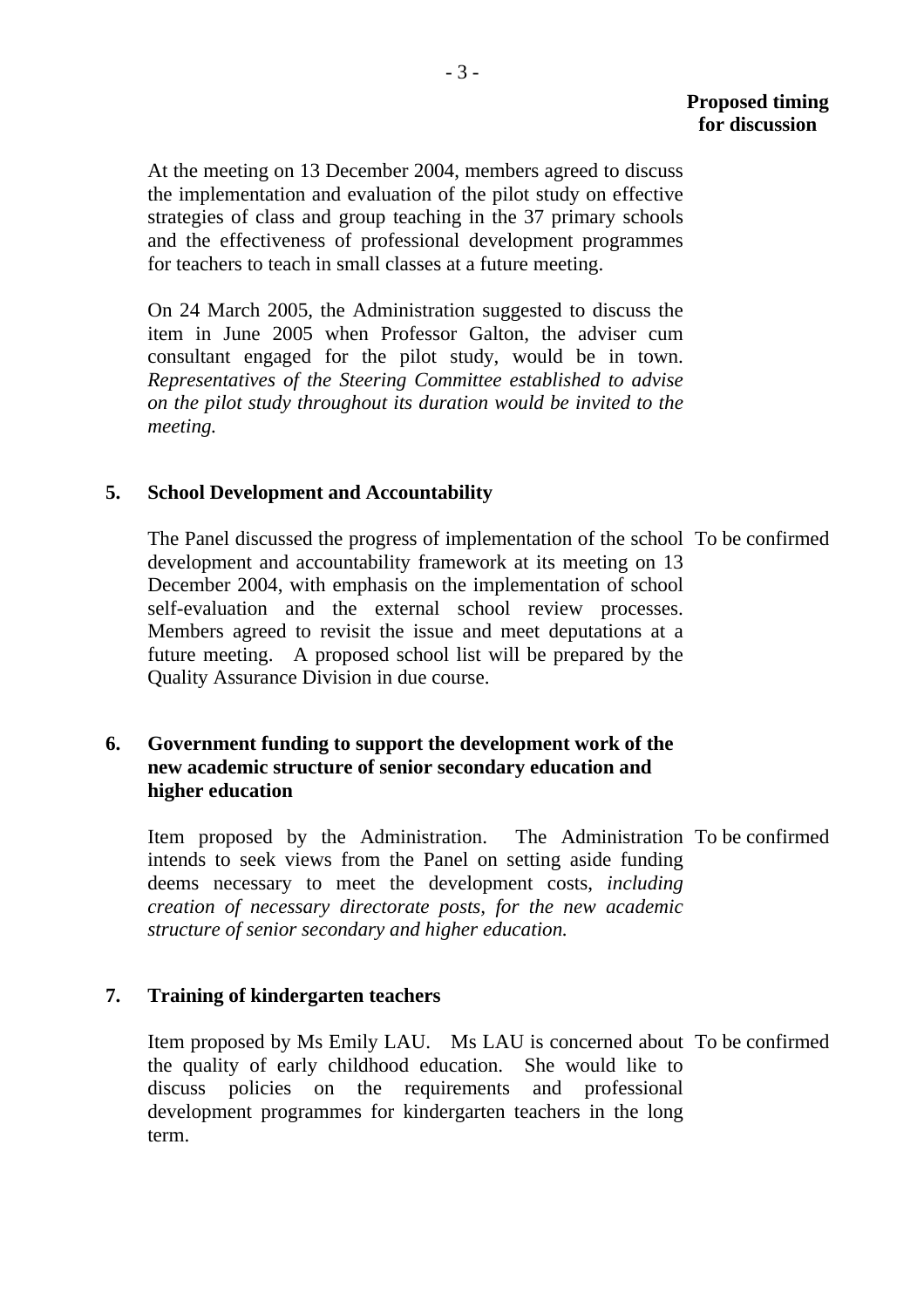## **8. Use of Language Fund – proposals to strengthen support in language education at pre-primary and primary levels**

At its meeting on 4 March 2005, the Finance Committee approved a new commitment of \$500 million for injection into the Language Fund. The Administration undertook to arrange a further briefing for the Panel on the allocation of \$200 million of the injection among the various measures to strengthen support to schools and teachers in language education at primary and pre-primary levels. It was also agreed that the Panel meeting should be arranged before the exact allocation would be determined. 9 May 2005

### **9. The second information technology in education strategy**

Item proposed by the Administration. The Administration will inform members of the progress of implementation of the second information technology in education strategy and the funding support required to sustain the implementation of various measures in the 2005/06 and 2006/07 school years. 9 May 2005

# **10. Funding flexibility and support measures for aided schools with incorporated management committees**

Item proposed by the Administration. The Administration will *To be confirmed* present a proposal to enhance funding flexibility for aided schools with an incorporated management committee. Support measures to these schools will also be outlined.

# **11. Planning and provision of school places in Hong Kong**

At the Special Finance Committee meeting held on 12 April To be confirmed2005, Members had expressed concern about the planning and provision of school places in the light of a declining student population. They suggested that the Administration should review its policies on School Building Programmes (SBP) and School Improvement Programme (SIP) with reference to the supply and demand of school places in each district. The FC Chairman had requested the Administration to revert to the Panel for follow-up discussion of the issue as soon as practicable.